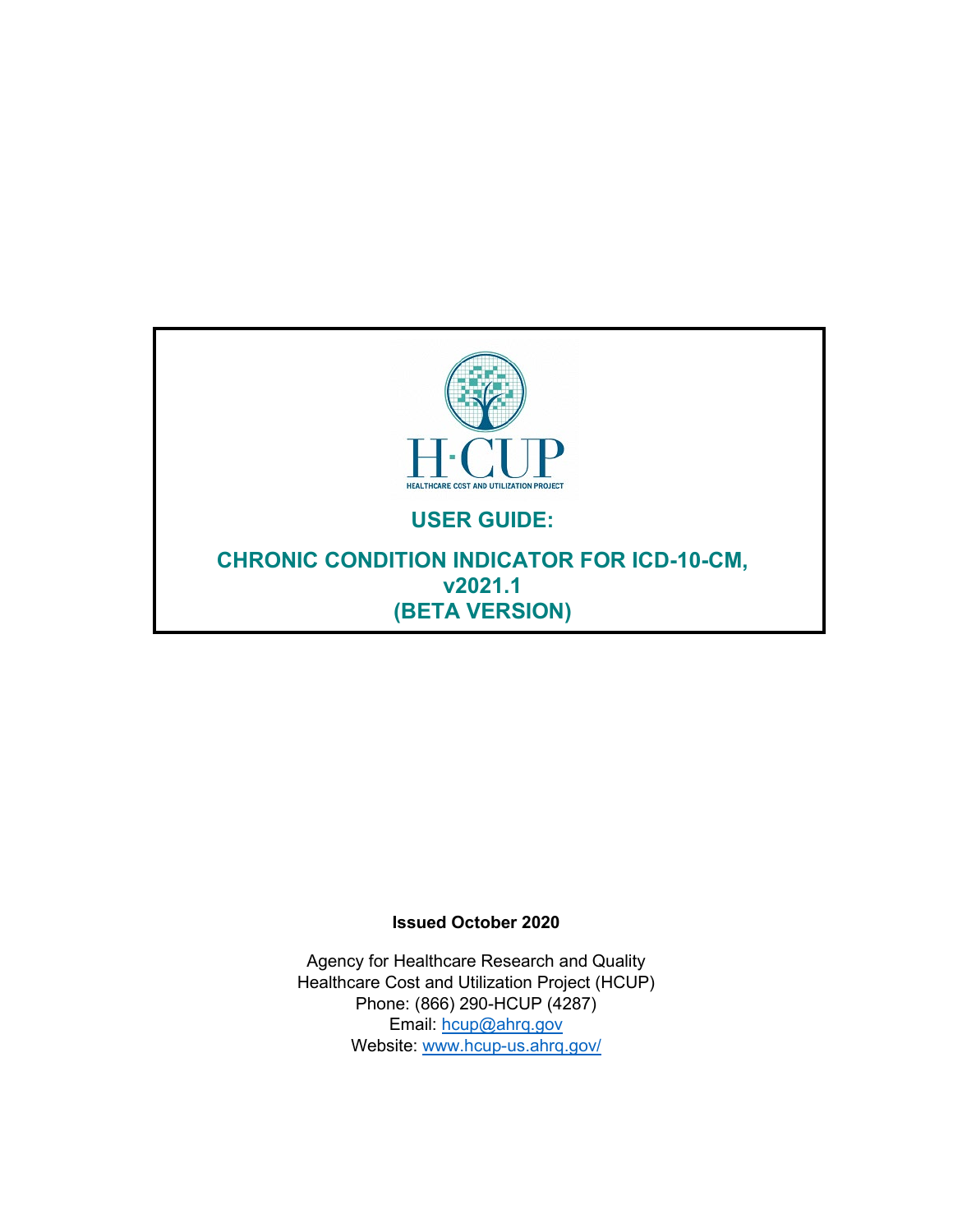# **TABLE OF CONTENTS**

| Description of the Chronic Condition Indicator for ICD-10-CM (beta version)                |  |
|--------------------------------------------------------------------------------------------|--|
| Using the Downloadable Chronic Condition Indicator for ICD-10-CM (beta version) Files 3    |  |
|                                                                                            |  |
|                                                                                            |  |
| Running the SAS Program to Add the Chronic Condition Indicators to Data 4                  |  |
|                                                                                            |  |
| Appendix A: Background on the Development of the Chronic Condition Indicator for ICD-10-CM |  |
|                                                                                            |  |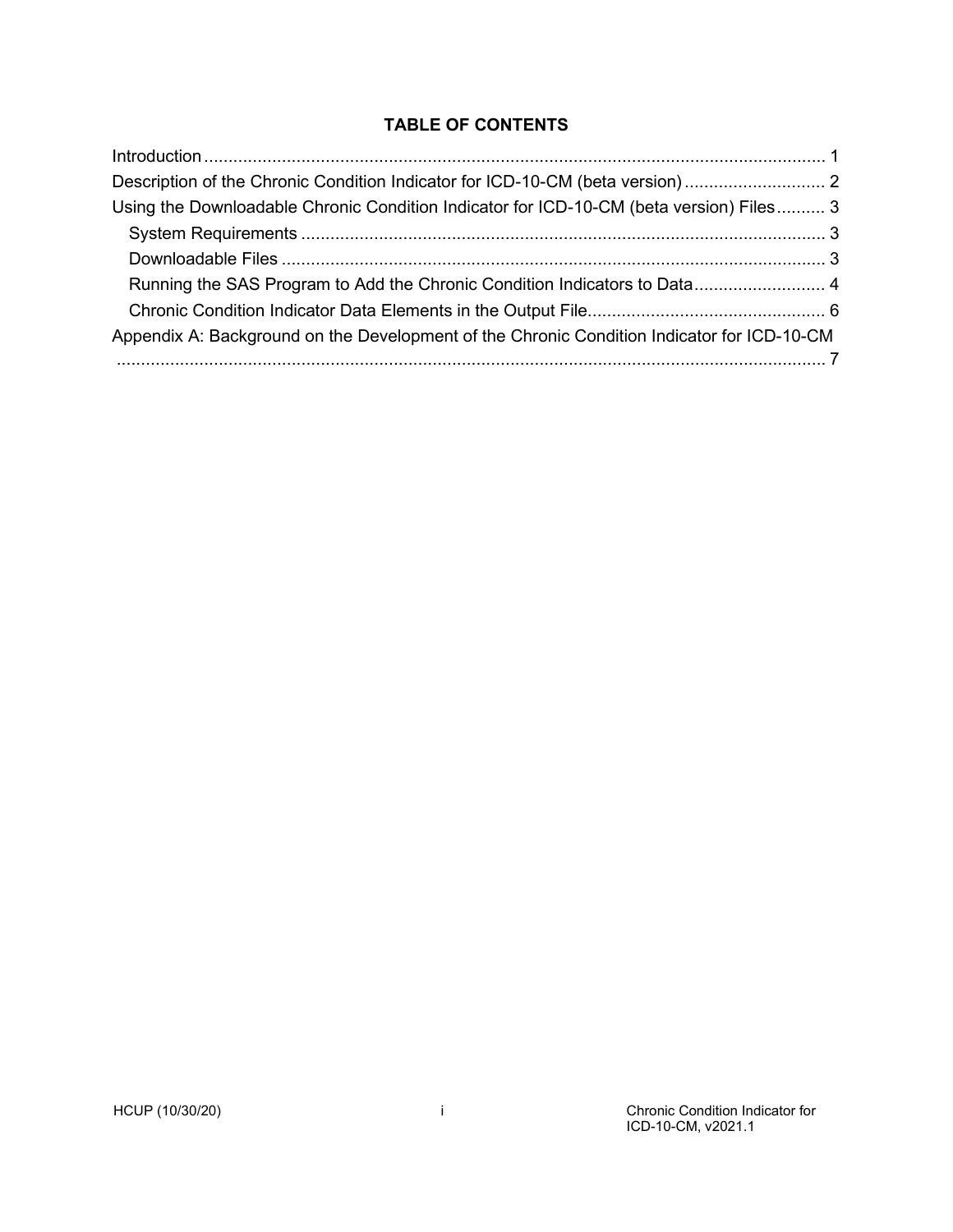#### **ACKNOWLEDGEMENTS**

This work was funded by the Agency for Healthcare Research and Quality (AHRQ) under contract HHSA-290-2018-00001-C. AHRQ gratefully acknowledges the contributions of clinical experts at University of California at Davis, American Health Information Management Association (AHIMA)-certified ICD-10-CM/PCS trainers at the Ohio State University, and the technical team at IBM Watson Health. The Healthcare Cost and Utilization Project (HCUP) is a family of healthcare databases and related software tools and products developed through a Federal-State-Industry partnership and sponsored by AHRQ. HCUP would not be possible without the contributions of the following data collection Partners from across the United States:

**Alaska** Department of Health and Social **Services Alaska** State Hospital and Nursing Home Association **Arizona** Department of Health Services **Arkansas** Department of Health **California** Office of Statewide Health Planning and Development **Colorado** Hospital Association **Connecticut** Hospital Association **Delaware** Division of Public Health **District of Columbia** Hospital Association **Florida** Agency for Health Care Administration **Georgia** Hospital Association **Hawaii** Laulima Data Alliance **Illinois** Department of Public Health **Indiana** Hospital Association **Iowa** Hospital Association **Kansas** Hospital Association **Kentucky** Cabinet for Health and Family **Services Louisiana** Department of Health **Maine** Health Data Organization **Maryland** Health Services Cost Review Commission **Massachusetts** Center for Health Information and Analysis **Michigan** Health & Hospital Association **Minnesota** Hospital Association (provides data for Minnesota and North Dakota) **Mississippi** State Department of Health **Missouri** Hospital Industry Data Institute **Montana** Hospital Association **Nebraska** Hospital Association

**Nevada** Department of Health and Human **Services New Hampshire** Department of Health & Human Services **New Jersey** Department of Health **New Mexico** Department of Health **New York** State Department of Health **North Carolina** Department of Health and Human Services **North Dakota** (data provided by the Minnesota Hospital Association) **Ohio** Hospital Association **Oklahoma** State Department of Health **Oregon** Association of Hospitals and Health Systems **Oregon** Office of Health Analytics **Pennsylvania** Health Care Cost Containment Council **Rhode Island** Department of Health **South Carolina** Revenue and Fiscal Affairs Office **South Dakota** Association of Healthcare **Organizations Tennessee** Hospital Association **Texas** Department of State Health Services **Utah** Department of Health **Vermont** Association of Hospitals and Health **Systems Virginia** Health Information **Washington** State Department of Health **West Virginia** Department of Health and Human Resources, West Virginia Health Care Authority **Wisconsin** Department of Health Services **Wyoming** Hospital Association

HCUP (10/30/20) ii Chronic Condition Indicator for ICD-10-CM, v2021.1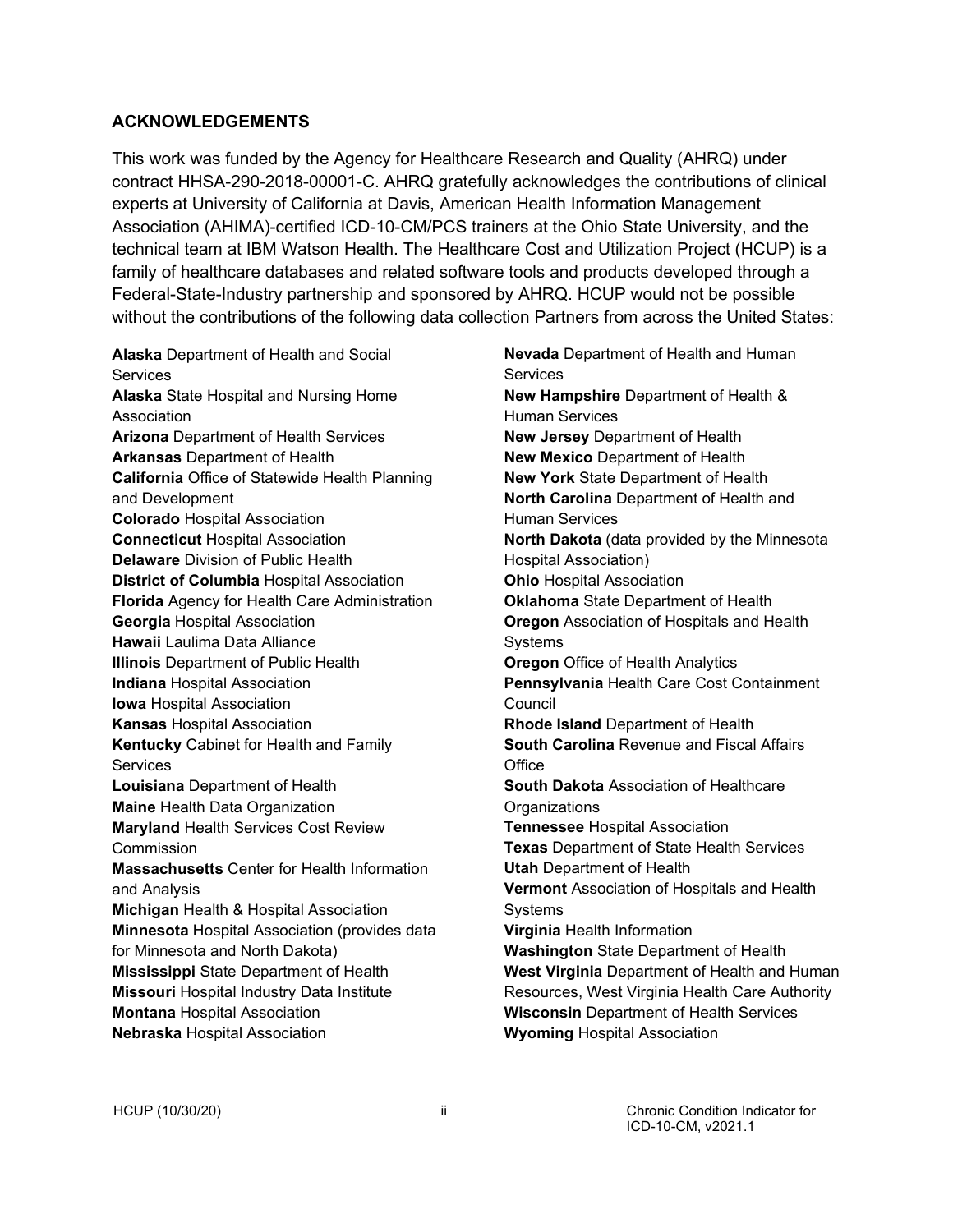## **WHAT'S NEW IN v2021.1 OF THE CHRONIC CONDITION INDICATOR (CCI) FOR ICD-10-CM (BETA VERSION)?**

- Expanded the Chronic Condition Indicator (CCI) from identifying chronic versus nonchronic diagnoses (values 1 and 0, respectively) to identifying diagnoses as one of the following:
	- o Chronic (value C)
	- o Acute (value A)
	- $\circ$  Both chronic and acute (value B)
	- o Not applicable, code cannot be used to identify a chronic or acute condition (value N).
- Corrected the chronic identification of over 100 diagnosis codes.
- Added ICD-10-CM diagnosis codes valid starting in fiscal year 2021 so the tool now includes any code valid from October 2015 through September 2021.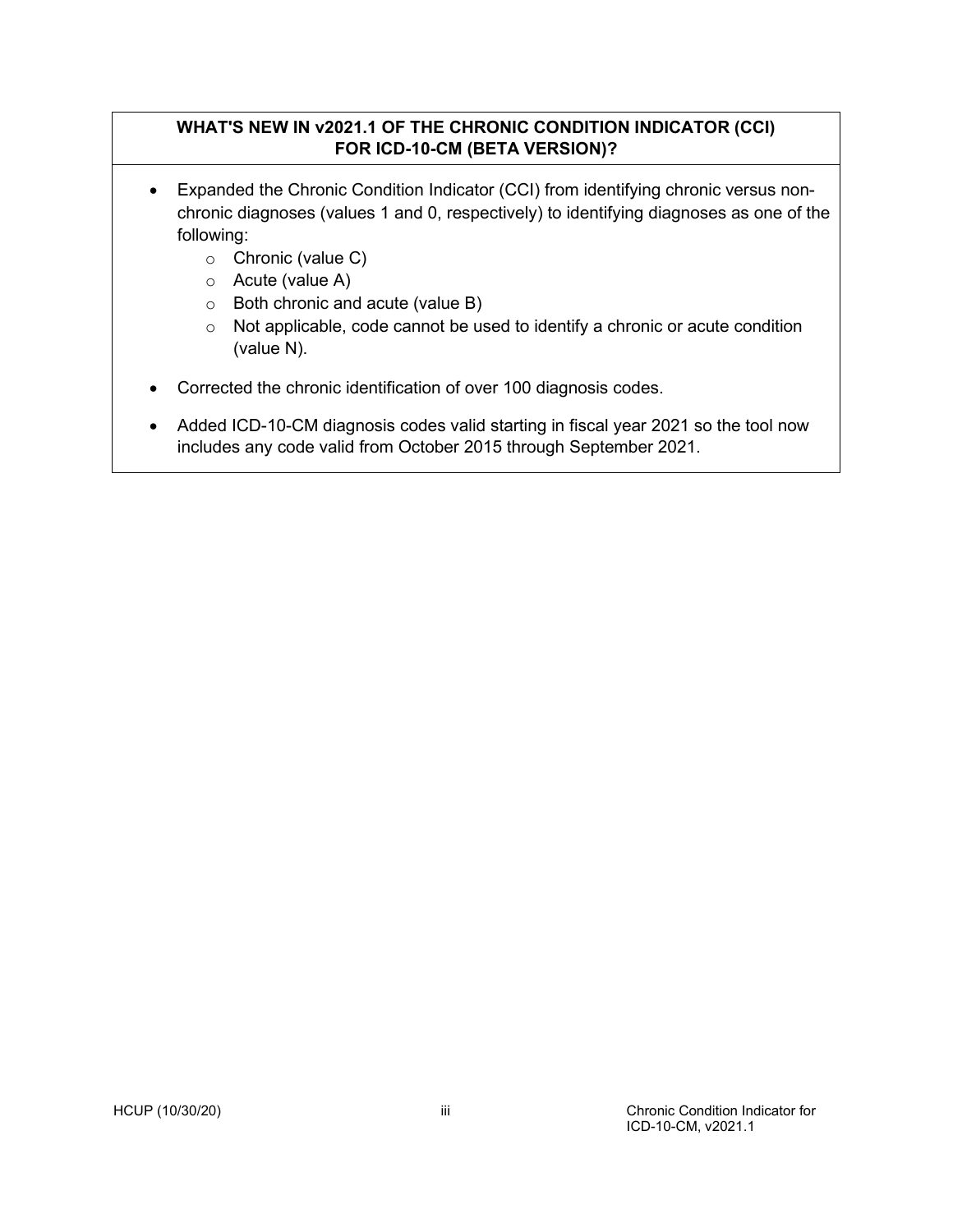# <span id="page-4-0"></span>**INTRODUCTION**

This report provides technical documentation for the Healthcare Cost and Utilization Project (HCUP) Chronic Condition Indicators (CCI) for International Classification of Diseases, Tenth Revision, Clinical Modification (ICD-10-CM) (beta version). Starting on October 1, 2015, diagnoses for hospital inpatient stays and outpatient encounters in the United States are reported using the ICD-10-CM coding system. ICD-10-CM consists of more than 70,000 diagnosis codes.

The CCI for ICD-10-CM facilitates health services research by allowing the researcher to readily identify a diagnosis as indicating a chronic condition. Prior to v2021.1 (beta version), the CCI distinguished chronic from non-chronic conditions. Starting in v2021.1 (beta version), the CCI tool was expanded to identify four types of conditions:

- Chronic
	- $\circ$  Examples include malignant cancer, diabetes, obesity, hypertension, and many mental health conditions
- Acute
	- $\circ$  Examples include aortic embolism, bacterial infection, pregnancy, and an initial encounter for an injury
- Both
	- o Examples include persistent asthma with (acute) exacerbation, acute on chronic heart failure, and kidney transplant rejection
- Not applicable (code cannot be used to identify a chronic or acute condition)
	- $\circ$  Examples include external cause of morbidity codes, injury sequela codes, and codes starting with the letter Z for screening or observation.

Background on the development of the CCI for ICD-10-CM is provided in [Appendix A.](#page-10-0) In 2021, AHRQ expects to conduct additional empirical analyses of the beta version of the tool and transition it out of beta status. User feedback on v2021.1 is appreciated and will be taken into consideration. Comments can be sent to  $h_{\text{cup}}$ @ahrq.gov.

The CCI for ICD-10-CM (beta version) is updated annually to coincide with fiscal year updates to the ICD-10-CM coding system and retains diagnosis codes valid from the start of ICD-10-CM in October 2015. For this reason, it is advisable to always use the most recent version of the tool.

Files containing the mapping of ICD-10-CM codes to their CCI assignment can be downloaded from the [HCUP User Support \(HCUP-US\)](http://www.hcup-us.ahrq.gov/) website.<sup>[1](#page-4-1)</sup>

<span id="page-4-1"></span><sup>1</sup> The HCUP User Support website can be found at [www.hcup-us.ahrq.gov/.](http://www.hcup-us.ahrq.gov/)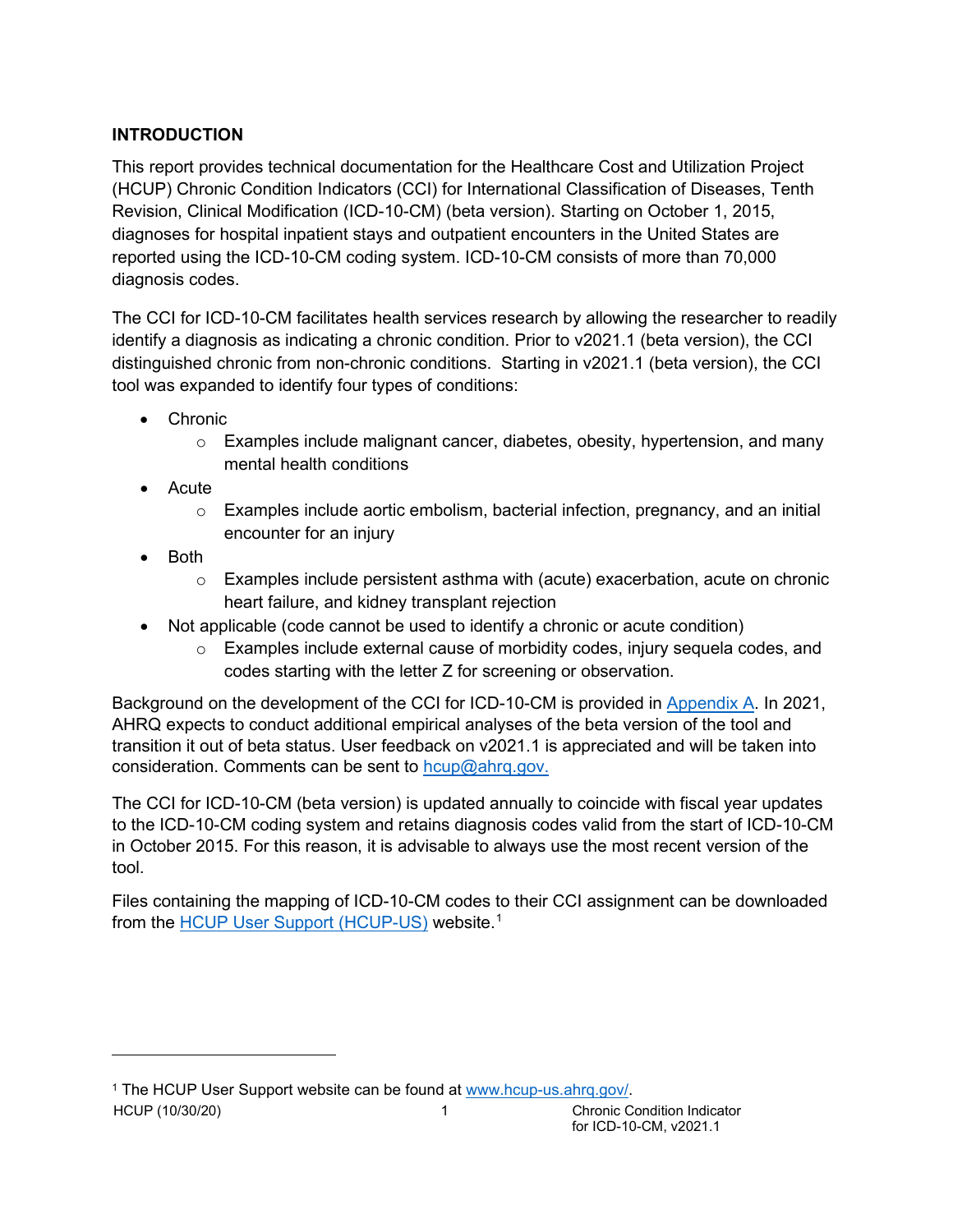## <span id="page-5-0"></span>**DESCRIPTION OF THE CHRONIC CONDITION INDICATOR FOR ICD-10-CM (BETA VERSION)**

Starting in v2021.1 (beta version), the CCI tool was expanded to identify four types of conditions:

- Chronic
- Acute
- Both chronic and acute
- Not applicable (code cannot be used to identify a chronic or acute condition).

The definition of a chronic condition is consistent with prior versions of the tool (including the ICD-9-CM version) and includes the following:

- A **chronic condition** is defined as a condition that lasts 12 months or longer and meets one or both of the following criteria:
	- $\circ$  It results in the need for ongoing intervention with medical products, services, and special equipment
	- $\circ$  It places limitations on self-care, independent living, and social interactions.<sup>[2](#page-5-1)</sup>

**Acute conditions** are those that are expected to be resolved in less than 12 months or if lasting more than a year do not need ongoing medical attention or limit self-care and independent living. Diagnoses marked as **both** are chronic conditions for which there is an acute exacerbation of the condition. Some diagnoses cannot be used to identify a chronic or acute condition because the ICD-10-CM code does not provide sufficient information to make the distinction. Table 1 shows the distribution of the ICD-10-CM diagnosis codes by CCI assignment.

| <b>CCI Assignment</b>                                                                               | Number of<br>ICD-10-CM Codes | Percent of<br>All ICD-10-CM Codes |
|-----------------------------------------------------------------------------------------------------|------------------------------|-----------------------------------|
| Diagnoses indicating a chronic<br>condition (value C)                                               | 11,735                       | 16.0                              |
| Diagnoses indicating an acute condition<br>(value A)                                                | 23,146                       | 31.6                              |
| Diagnoses indicating both a chronic and<br>acute condition (value B)                                | 116                          | 0.2                               |
| Diagnoses that are not applicable to the<br>assignment of chronic and acute<br>conditions (value N) | 38.208                       | 52.2                              |
| Total number of ICD-10-CM diagnoses                                                                 | 73,205                       | 100.0                             |

<span id="page-5-1"></span><sup>2</sup> Perrin EC, Newacheck P, Pless IB, Drotar D, Gortmaker SL, Leventhal J, Perrin JM, Stein RE, Walker DK, Weitzman M. Issues involved in the definition and classification of chronic health conditions. Pediatrics. 1993 Apr;91(4):787-93.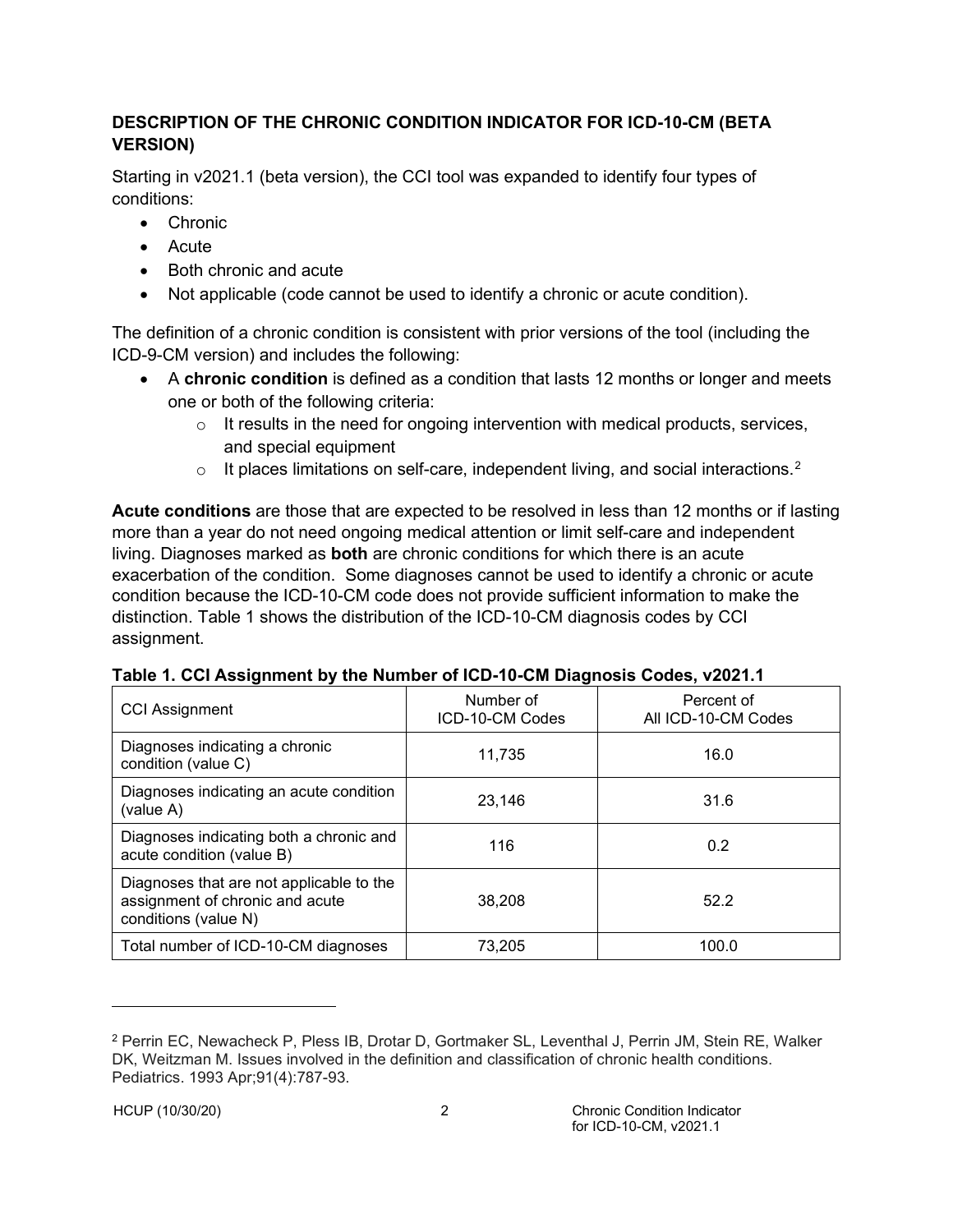Information on the development of revised coding for the CCI for ICD-10-CM is provided in [Appendix A.](#page-10-0)

A note about the use of the CCI tool. The tool identifies ICD-10-CM codes that indicate a chronic condition but cannot by itself be used to count the number of chronic conditions. It is possible that more than one diagnosis on the hospital record indicates the same type of chronic condition. For example, one diagnosis indicates *Type 1 diabetes mellitus with ketoacidosis without coma* and a second diagnosis specifies *Type 1 diabetes mellitus with other diabetic kidney complication.* Both diagnoses signify the chronic condition of diabetes.

## <span id="page-6-0"></span>**USING THE DOWNLOADABLE CHRONIC CONDITION INDICATOR FOR ICD-10-CM (BETA VERSION) FILES**

## <span id="page-6-1"></span>**System Requirements**

Using the CCI for ICD-10-CM (beta version) requires a program to decompress or "unzip" files.<sup>[3](#page-6-3)</sup> Approximately 5.0 megabytes of disk space available on one's hard drive also will be needed to accommodate all the CCI for ICD-10-CM (beta version) files. Additional space is necessary for saving the CCI for ICD-10-CM (beta version) output files.

#### <span id="page-6-2"></span>**Downloadable Files**

The CCI for ICD-10-CM (beta version) zip file contains the following:

- 1. One translation table in comma separated values (CSV) file format that assigns the CCI for data sets that contain ICD-10-CM diagnosis codes. The CCI returns the following values:
	- Chronic condition (value C)
	- Acute condition (value A)
	- Both a chronic and acute condition (value B)
	- Not applicable, code cannot be used to identify a chronic or acute condition (value N)
- 2. SAS program to apply the tool to the user's data
- 3. CCI for ICD-10-CM User Guide (PDF)
- 4. Change log detailing changes between v2021.1 and v2020.1.

Table 2 includes detail on the names and purposes of each file contained in the CCI for ICD-10- CM (beta version) zip file.

<span id="page-6-3"></span><sup>3</sup> Third-party zip utilities are available from the following reputable vendors on their official websites: ZIP Reader (Windows) (free download offered by PKWARE, Inc.), SecureZIP® for Mac or Windows (free evaluation and licensed/fee software offered by PKWARE, Inc.), WinZip (Windows) (evaluation and fee versions offered by the Corel Corporation), Stuffit Expander® (Mac) (free evaluation and licensed/fee software offered by Smith Micro Software Inc.).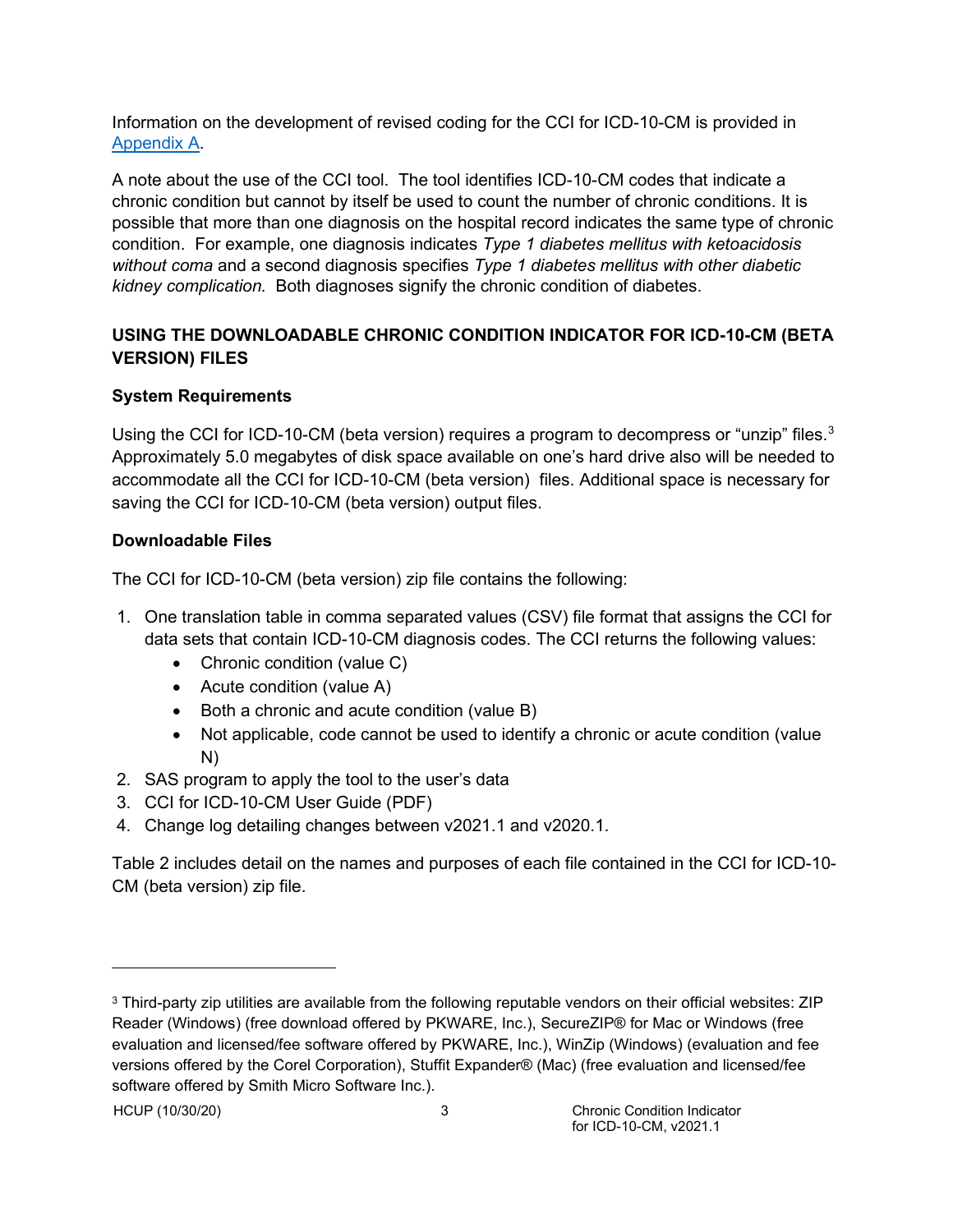|  |  |  |  |  | Table 2. Contents of the Chronic Condition Indicator for ICD-10-CM Zip File |
|--|--|--|--|--|-----------------------------------------------------------------------------|
|--|--|--|--|--|-----------------------------------------------------------------------------|

| <b>File Name</b>                                                                                                                                     | <b>Purpose</b>                                                                                                                                                                                                                                                                         |
|------------------------------------------------------------------------------------------------------------------------------------------------------|----------------------------------------------------------------------------------------------------------------------------------------------------------------------------------------------------------------------------------------------------------------------------------------|
| CCI_ICD10CM_vyyyy-r.csv<br>where yyyy represents the fiscal year and $r$<br>represents a release number within the fiscal<br>year <sup>a</sup>       | The CSV mapping file lists all ICD-10-CM diagnosis<br>codes along with a description for each code, the<br>CCI assignment (value A, B, C, or N).<br>This file can be converted to Excel, where a filter<br>can be applied to examine individual ICD-10-CM<br>codes and CCI assignment. |
| CCI_ICD10CM_Mapping<br>Program_vyyyy-r.sas<br>where yyyy represents fiscal year and r<br>represents a release number within fiscal year <sup>a</sup> | SAS mapping program applies the CCI for ICD-10-<br>CM to the user's data.                                                                                                                                                                                                              |
| CCI-ICD10CM-User-Guide-vyyyy-r.pdf<br>where yyyy represents fiscal year and r<br>represents a release number within fiscal year <sup>a</sup>         | This document (i.e., User Guide for the Chronic<br>Condition Indicator for ICD-10-CM in PDF format).                                                                                                                                                                                   |
| CCI_ICD10CMChgLg_vyyyy-vyyyy-r.xlsx                                                                                                                  | A log (Microsoft <sup>®</sup> Excel) comparing two versions of<br>the Chronic Condition Indicator for ICD-10-CM tool<br>including a list of changes and assignment of ICD-<br>10-CM codes to a CCI assignment.                                                                         |

Abbreviations: CSV, comma separated values

<sup>a</sup>For example, the first mapping file release to include codes valid through fiscal year 2021 is named CCI\_ICD10CM\_v2021-1.csv.

# <span id="page-7-0"></span>**Running the SAS Program to Add the Chronic Condition Indicators to Data**

To download, modify, and run the software to apply the CCI for ICD-10-CM to an input dataset, follow these steps:

- 1. Users should download and extract the contents of the zip file containing the CCI for ICD-10-CM tool to a saved location on their computer. Files included in the zip file are described in Table 1 and referenced below.
- 2. Users must set up the SAS program (CCI\_ICD10CM\_Mapping\_Program\_vyyyy-r.sas) to run on their data. They must specify or modify where appropriate:
	- a. Change the paths in the SAS program to point to the computer location(s) of
		- i. The CSV mapping file (CCI\_ICD10CM\_v*yyyy-r*.csv)
		- ii. The input dataset
		- iii. The output dataset
	- **b.** Set the macro variables in the SAS program to match the data element names and file structure of the input dataset (Table 3).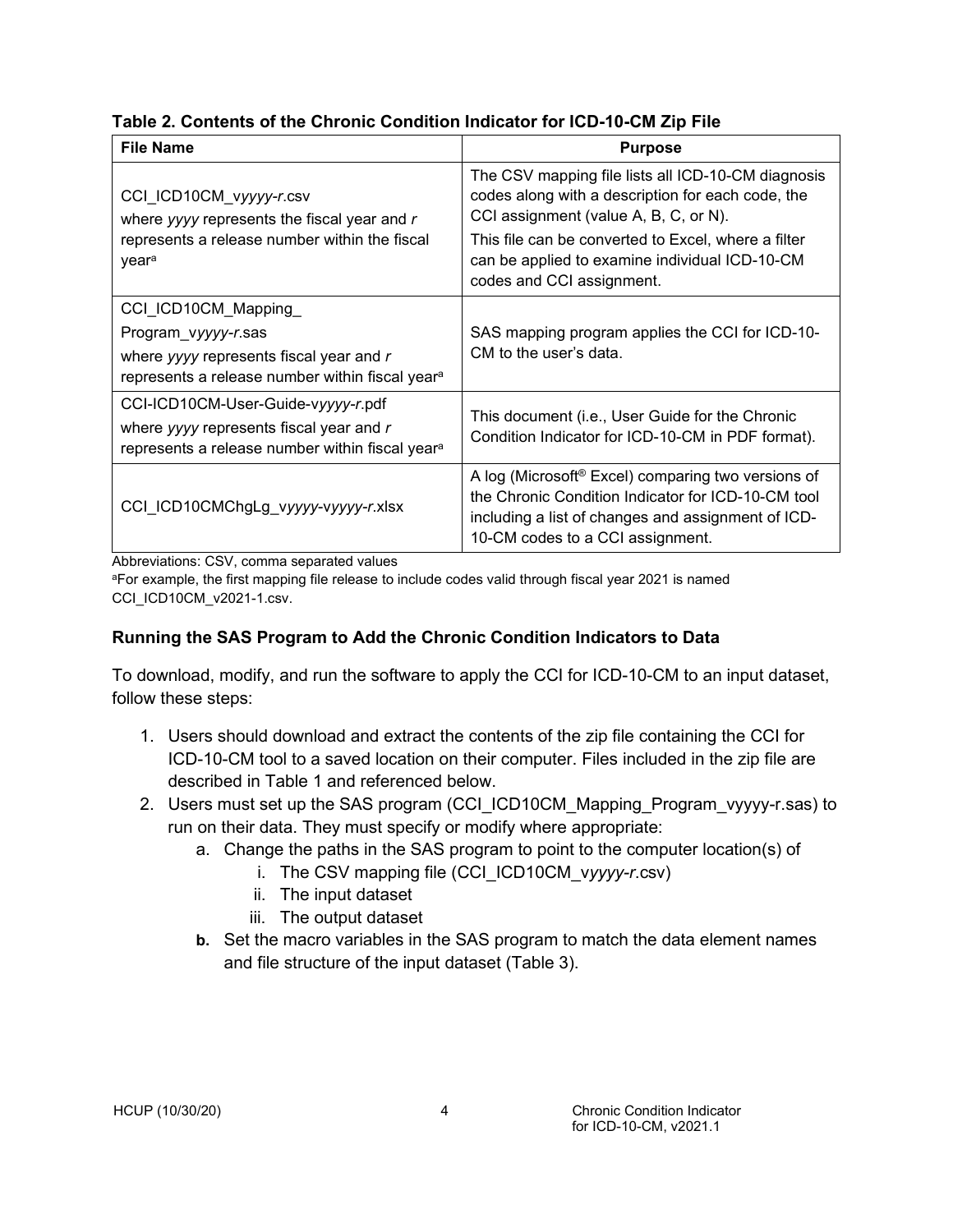|  | Table 3. Modifiable Macro Variables and Directory Paths |  |  |  |  |  |
|--|---------------------------------------------------------|--|--|--|--|--|
|--|---------------------------------------------------------|--|--|--|--|--|

| <b>Description of Macro Variables and</b><br><b>Directory Paths</b>                                                                                                                                                                                                                                                               | <b>SAS Program Syntax</b> |  |
|-----------------------------------------------------------------------------------------------------------------------------------------------------------------------------------------------------------------------------------------------------------------------------------------------------------------------------------|---------------------------|--|
| <b>File Location</b>                                                                                                                                                                                                                                                                                                              |                           |  |
| Specify the location of the CSV mapping<br>file                                                                                                                                                                                                                                                                                   | <b>FILENAME INRAW1</b>    |  |
| Specify the location of the input dataset                                                                                                                                                                                                                                                                                         | <b>LIBNAME IN1</b>        |  |
| Specify the location of the output dataset                                                                                                                                                                                                                                                                                        | <b>LIBNAME OUT1</b>       |  |
| <b>File Names</b>                                                                                                                                                                                                                                                                                                                 |                           |  |
| Specify the file name of the input dataset                                                                                                                                                                                                                                                                                        | %LET CORE=YOUR SAS FILE   |  |
| Specify the file name of the output dataset                                                                                                                                                                                                                                                                                       | %LET OUT1=OUTPUT_SAS_FILE |  |
| <b>Input Data Characteristics</b>                                                                                                                                                                                                                                                                                                 |                           |  |
| Specify the prefix used to name the ICD-<br>10-CM diagnosis data element array in the<br>input dataset. In this example the<br>diagnosis data elements would be named<br>110_DX1, I10_DX2, etc., similar to the<br>naming of ICD-10-CM data elements in<br><b>HCUP</b> databases.                                                 | %LET DXPREFIX=I10 DX;     |  |
| Specify the maximum number of diagnosis<br>codes on any record in the input file. In<br>this example the maximum number of<br>diagnosis codes on any record is 30. The<br>value of NUMDX must be numeric and<br>greater than or equal to 1; otherwise, the<br>program will not read in any diagnosis<br>codes for CCI assignment. | %LET NUMDX=30;            |  |
| Specify the number of observations to use<br>from the input dataset. Use MAX to use all<br>observations; use a smaller value for<br>testing the program.                                                                                                                                                                          | %LET OBS = MAX            |  |

Abbreviation: CSV, comma-separate values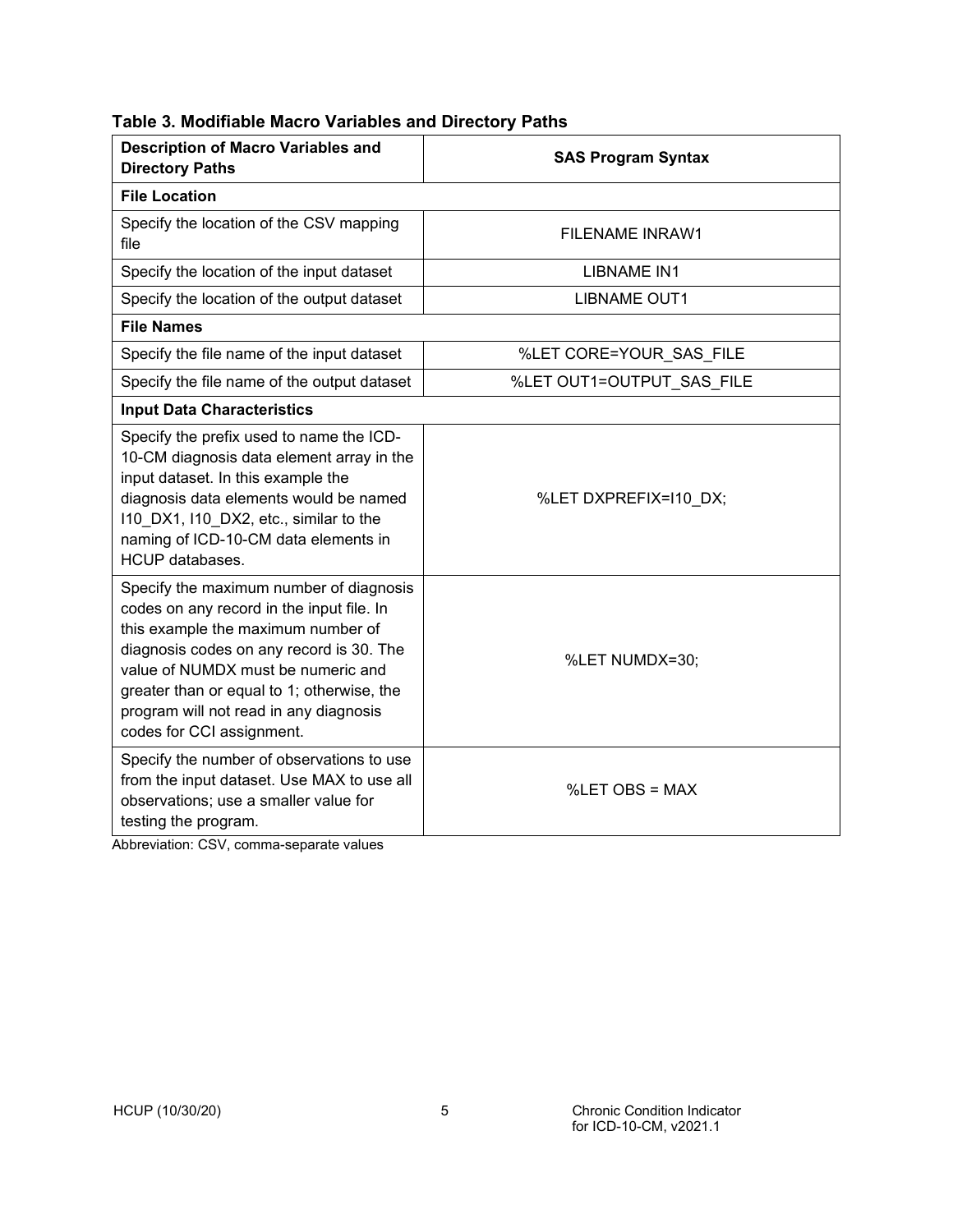#### <span id="page-9-0"></span>**Chronic Condition Indicator Data Elements in the Output File**

This SAS program assumes the input file includes one or more ICD-10-CM diagnosis codes in an array. The output file includes all data elements from the input file, in addition to an array of CCI data elements (CCIn) with a one-to-one correspondence to the array of ICD-10-CM codes. For example, CCS1 includes the CCI assignment for the ICD-10-CM code in the first position of the ICD-10-CM diagnosis code array. The values of the data elements CCIn indicate whether the corresponding ICD-10-CM code is one of the following:

- Chronic condition (value C)
- Acute condition (value A)
- Both chronic and acute (value B)
- Not applicable, code cannot be used to identify a chronic or acute condition (value N).

In v2021.1, codes that are not valid ICD-10-CM diagnosis codes from October 1, 2015 through September 30, 2021 are assigned a blank value (" ") for the CCI.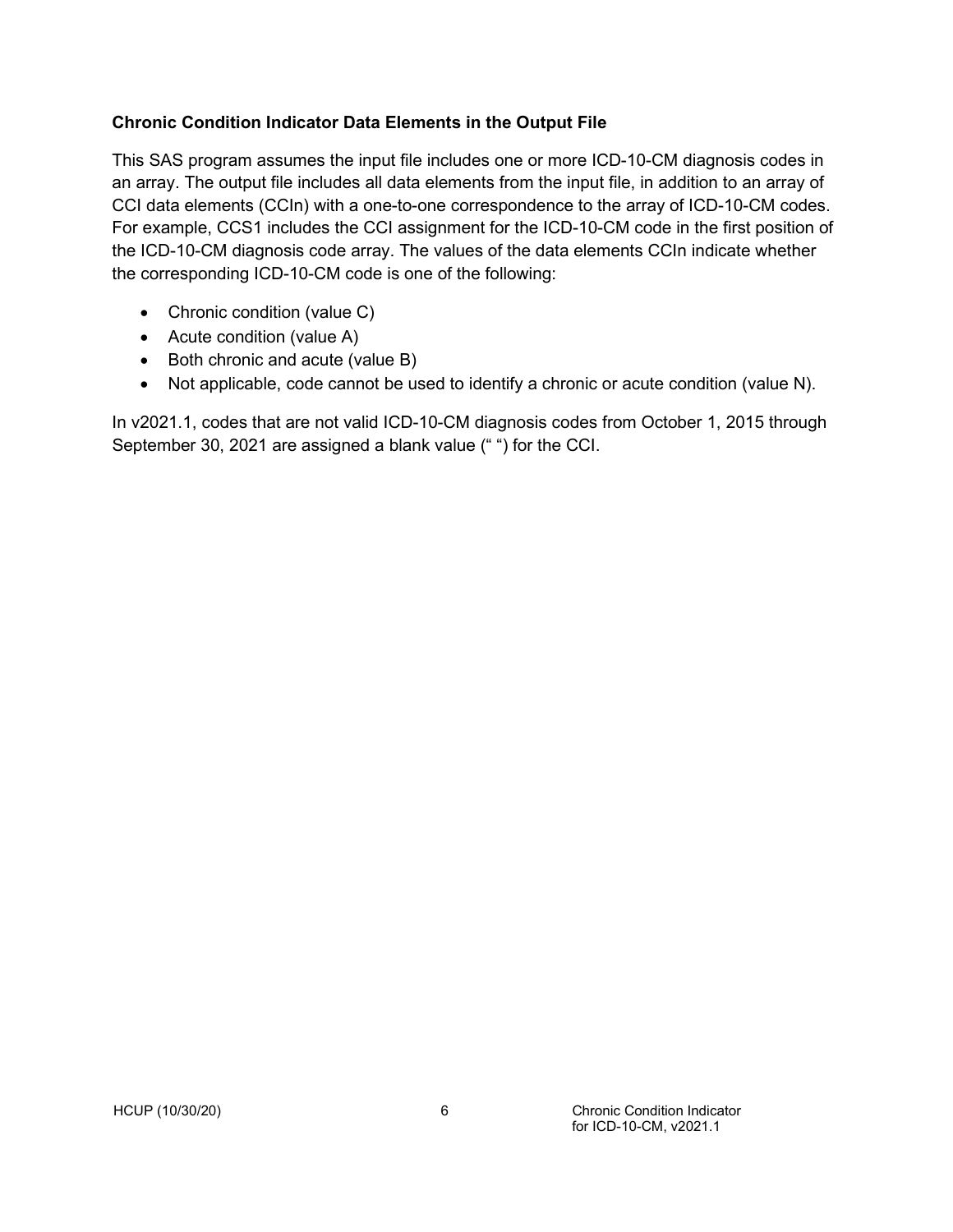## <span id="page-10-0"></span>**APPENDIX A: BACKGROUND ON THE DEVELOPMENT OF THE CHRONIC CONDITION INDICATOR FOR ICD-10-CM**

The [Chronic Condition Indicator](https://www.hcup-us.ahrq.gov/toolssoftware/chronic/chronic.jsp) (CCI) for ICD-9-CM was used as the starting point for the CCI for ICD-10-CM. In preparation for the October 2015 implementation of ICD-10-CM/PCS, the Healthcare Cost and Utilization Project (HCUP) tools were converted to the new coding system. The initial mapping was completed in 2014 (prior to ICD-10-CM-coded data being available) by linking the CCI assignment of ICD-9-CM codes to ICD-10-CM codes via the General Equivalence Mappings (GEMs) available from the Centers for Medicare & Medicaid Services (CMS) website.[4](#page-10-1) The resultant first iteration of the ICD-10-CM CCI classification was considered a beta version.

The beta version of the tool stayed consistent with the definition of a chronic condition used for the ICD-9-CM version. A chronic condition is defined as a condition that lasts 12 months or longer and meets one or both of the following criteria: (1) it results in the need for ongoing intervention with medical products, services, and special equipment or (2) it places limitations on self-care, independent living, and social interactions.[5](#page-10-2) It should be noted that looking for the word "chronic" in the ICD-10-CM code description is not sufficient to identifying chronic conditions for the CCI because ICD-10-CM coding instructions may have use a different criteria for the use of ICD-10-CM code that specifies a chronic condition and the criteria can vary by the type of disease.

For v2021.1 of the beta version, AHRQ decided to expand the tool to distinguish diagnoses that simultaneously identify chronic and acute condition as "both" and to distinguish acute conditions from those marked as non-chronic in earlier versions of the tool. This change necessitated the identification of diagnosis codes that could not be used to identify acute and chronic conditions. The following steps were followed to convert the coding of chronic vs non-chronic (values 1 and 0, respectively) to the values (C)hronic, (A)cute, (B)oth, and (N)ot applicable.

The first step in the conversion process was to identify codes marked as non-chronic in v2020.1 (beta version) that were not applicable to the identification of a chronic or acute condition. The following type of diagnosis codes were included in this category (CCI value N):

- Codes for external causes of morbidity (all ICD-10-CM codes in the range of V00-Y99)
- Codes indicating a subsequent or sequela encounter for an injury (all ICD-10-CM codes starting with S or T and not ending in A, B, or  $C$ <sup>[6](#page-10-3)</sup>

<span id="page-10-1"></span><sup>4</sup> Information on the GEMS is available at [http://www.cms.gov/Medicare/Coding/ICD10/2014-ICD-10-CM](http://www.cms.gov/Medicare/Coding/ICD10/2014-ICD-10-CM-and-GEMs.html)[and-GEMs.html.](http://www.cms.gov/Medicare/Coding/ICD10/2014-ICD-10-CM-and-GEMs.html) Accessed 10/25/2020.

<span id="page-10-2"></span><sup>5</sup> Perrin EC, Newacheck P, Pless IB, Drotar D, Gortmaker SL, Leventhal J, Perrin JM, Stein RE, Walker DK, Weitzman M. Issues involved in the definition and classification of chronic health conditions. Pediatrics. 1993 Apr;91(4):787-93.

<span id="page-10-3"></span>HCUP (10/30/20) 7 Chronic Condition Indicator  $6$  Codes for subsequent and sequela encounters cannot be used to identify chronic or acute conditions because ICD-10-CM Coding Guidelines do not specify the amount of time that has elapsed from the initial encounter.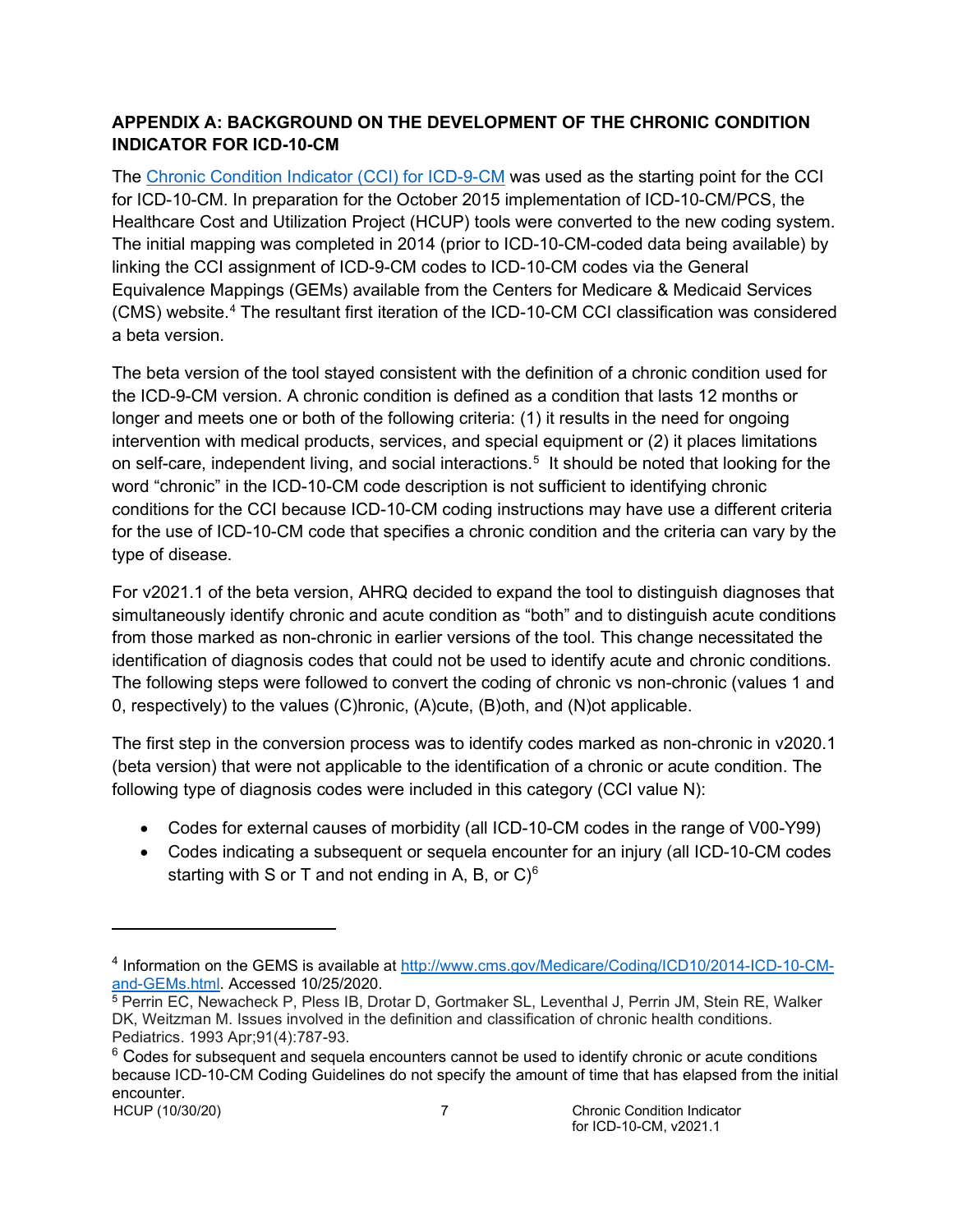- Codes indicating a subsequent or sequela encounter for a fracture (all ICD-10-CM codes starting with M and not ending in A) $^{\rm 6}$
- Codes indicating an initial, subsequent, or sequela encounter for underdosing of a drug (select ICD-10-CM codes starting with T)
- Codes indicating drug abuse or dependence in remission (select ICD-10-CM codes starting with F)
- Codes used for scoring the level of a condition (select ICD-10-CM symptoms and signs codes in the range of R00-R69)
	- o Examples include codes indicating the National Institute of Health Stroke Scale (NIHSS) or Glasgow coma scale
- Codes used to report abnormal findings without diagnosis (ICD-10-CM codes in the range of R70-R97) with two exceptions:
	- o Two diagnosis codes (R85614 and R87624) that indicate cytologic evidence of malignancy on a smear that marked as chronic (CCI value C), consistent with the ICD-9-CM rule that malignant cancers are considered chronic
- Codes for factors influencing health status and contact with health services (ICD-10-CM codes starting with Z) that were not designated as chronic in prior versions of the CCI tool. This includes the following types of codes:
	- $\circ$  Codes identifying encounters for medical examinations, observation, evaluation, aftercare, screening, testing, and immunization
	- o Codes identifying personal history, family history, or carrier of disease
	- o Codes indicating a resistance to antimicrobial drugs
	- o Codes indicating socioeconomic and psychosocial factors
	- o Codes related to lifestyle and life management factors.

In CCI v2021.1 (beta version), 52.2 percent of the 73,205 ICD-10-CM diagnosis codes were classified as not applicable (CCI value N).

The second step in the process was to determine ICD-10-CM diagnosis codes that indicated both chronic and acute conditions. A list of possible codes was compiled using the following approach:

- Codes that were marked as chronic in v2020.1 (beta version) but included the word "acute" or "brief" in the code description
- Codes that included both the words "acute" and "chronic" in the code description
- Codes that included both the words "subacute" and "chronic" in the code description
- Codes that included the phrase "acute on chronic"
- Codes that described transplant complications, rejections, failures, or infections.